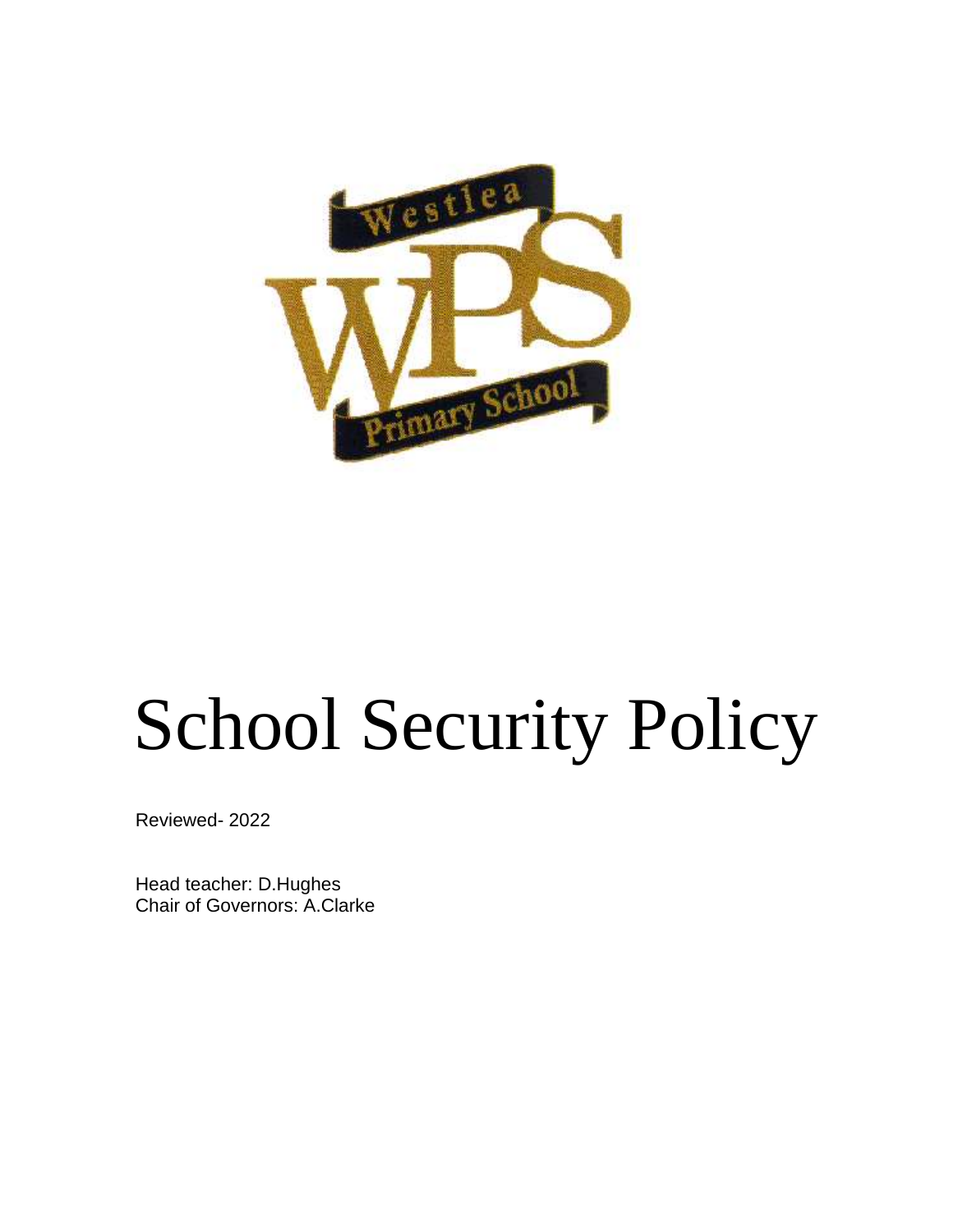# **School Security**

We believe this policy relates to the following legislation:

- Prevention of Crime Act 1953
- Occupiers Liability Act 1954
- Health and Safety at Work Act 1974
- Criminal Law Act 1977
- Control of Noise (Code of Practice on Noise from Audible Intruder Alarms) Order 1981
- Local Government (Miscellaneous Provisions) Act 1982
- Police and Criminal Evidence Act 1984
- Education Act 1996
- Offensive Weapons Act 1996
- Knives Act 1997
- Data Protection Act 1998
- Management of Health and Safety at Work Regulations 1999
- Countryside and Rights of Way Act 2000
- Education Act 2002
- Children Act 2004

We have a duty under the Education Act 2002 and the Children Act 2004 to safeguard and promote the welfare of children and to safeguard and promote the welfare of school personnel and people who use the school under the Health and Safety at Work Act 1974.

Therefore, we believe it is essential to have in place exceptional school security systems to protect pupils, school personnel, visitors and equipment. Parents need to feel confident that everything has been done to create a safe and secure learning environment for their children. Our principal aim is to ensure the personal safety of the whole school community and will have in place effective school security procedures. Periodically we will gauge the views of children, school personnel, parents, visitors and governors by asking them to complete a questionnaire.

However, it is not our intention to turn the school into a fortress but to create a balance between a warm and welcoming learning environment combined with sound security systems and procedures. We want pupils to feel safe in a school that provides a safe and secure environment.

We wish to comply with all relevant legislation such as the Occupiers Liability Act 1954 where we have a duty to ensure contractors, and even trespassers to the school site, do not suffer injury while on the school premises by having in place effective safety procedures.

We wish to work closely with the School Council and to hear their views and opinions as we acknowledge and support Article 12 of the United Nations Convention on the Rights of the Child that children should be encouraged to form and to express their views.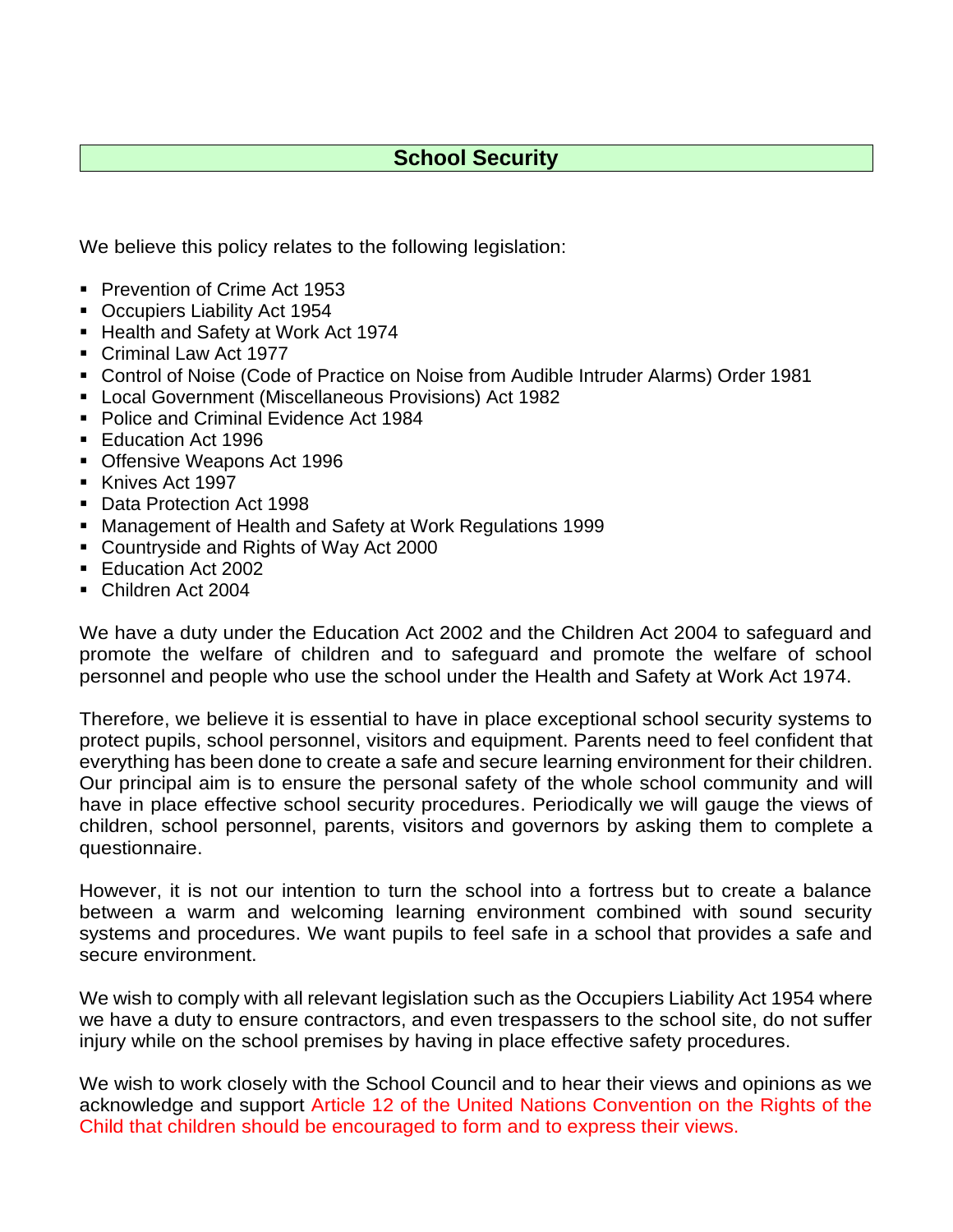We as a school community have a commitment to promote equality. Therefore, an equality impact assessment has been undertaken and we believe this policy is in line with the Equality Act 2010.

## **Aims**

- To protect pupils, school personnel, visitors, buildings, grounds and equipment from damage, arson and theft.
- To provide a secure environment for pupils, school personnel and visitors to the school.
- To create a feeling of security awareness throughout the school community.
- To ensure parents feel confident that everything is being done to create a safe and secure learning environment for their children.
- To work with other schools to share good practice in order to improve this policy.

## **Responsibility for the Policy and Procedure**

## **Role of the Governing Body**

The Governing Body has:

- appointed a Caretaker to put into practice school security measures;
- **delegated powers and responsibilities to the Headteacher to oversee all school security** measures;
- appointed a Premise Committee to look at all aspects of school security;
- delegated powers and responsibilities to the Headteacher to ensure all school personnel and stakeholders are aware of and comply with this policy;
- a duty to comply with all relevant legislation;
- **EX** responsibility for ensuring that the school complies with all equalities legislation;
- **nominated a designated governor to ensure that appropriate action will be taken to deal** with all prejudice related incidents or incidents which are a breach of this policy;
- **Example 1** responsibility for ensuring funding is in place to support this policy;
- responsibility for ensuring this policy and all policies are maintained and updated regularly;
- **Exercise in the set of the set of the set of the set of the set of the set of the set of the set of the set of the set of the set of the set of the set of the set of the set of the set of the set of the set of the set of**
- **•** responsibility for the effective implementation, monitoring and evaluation of this policy

## **Role of the Headteacher**

The Headteacher will:

- ensure all school personnel, pupils and parents are aware of and comply with this policy;
- work closely with the Chair of Governors and the Caretaker;
- **•** provide leadership and vision in respect of equality;
- **•** provide guidance, support and training to all staff;
- **EXECT** ensure that security measures are in place and are effective;
- ensure that all school personnel are aware of procedures;
- appoint new staff that are checked by the Disclosure and Barring Services;
- monitor the effectiveness of this policy;
- **E** annually report to the Governing Body on the success and development of this policy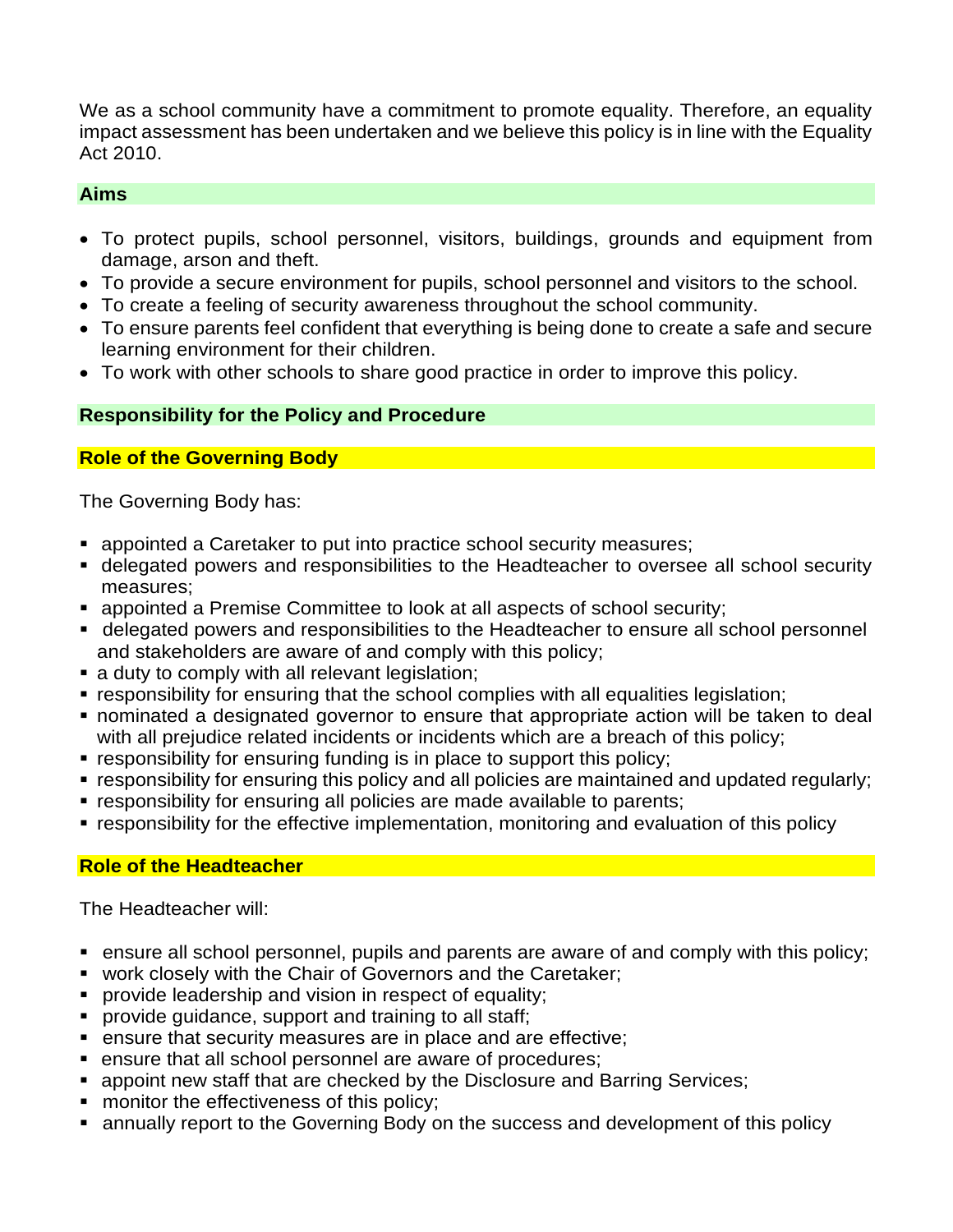## **Role of the Caretaker**

The Caretaker will:

- lead the development of this policy throughout the school;
- undertake an annual security audit;
- work closely with the Headteacher and the Chair of Governors:
- **•** provide guidance and support to all staff;
- **•** provide training for all staff on induction and when the need arises;
- keep up to date with new developments and resources;
- **undertake risk assessments when required;**
- review and monitor:

## **Role of the Nominated Governor (Chair)**

The Nominated Governor will:

- work closely with the Headteacher and the Site Manager;
- ensure this policy and other linked policies are up to date;
- ensure that everyone connected with the school is aware of this policy;
- **report to the Governing Body every term;**
- annually report to the Governing Body on the success and development of this policy

## **Role of the Premise Committee**

The Premise Committee will:

- **•** monitor security procedures;
- undertake/coordinate security risk assessments;
- undertake an annual security audit;
- consider all suggested ideas from school personnel, governors, parents, pupils and visitors for improvement;
- inform parents of new and improved security measures

## **Role of School Personnel**

All school personnel will:

- be aware of and abide by this policy;
- **EXED 10 Indertake appropriate training in security procedures;**
- **.** inform and remind pupils of security procedures such as the reporting of unidentified visitors who are on the school site;
- **E** implement the school's equalities policy and schemes;
- report and deal with all incidents of discrimination;
- attend appropriate training sessions on equality;
- report any concerns they have on any aspect of the school community

## **Role of Pupils**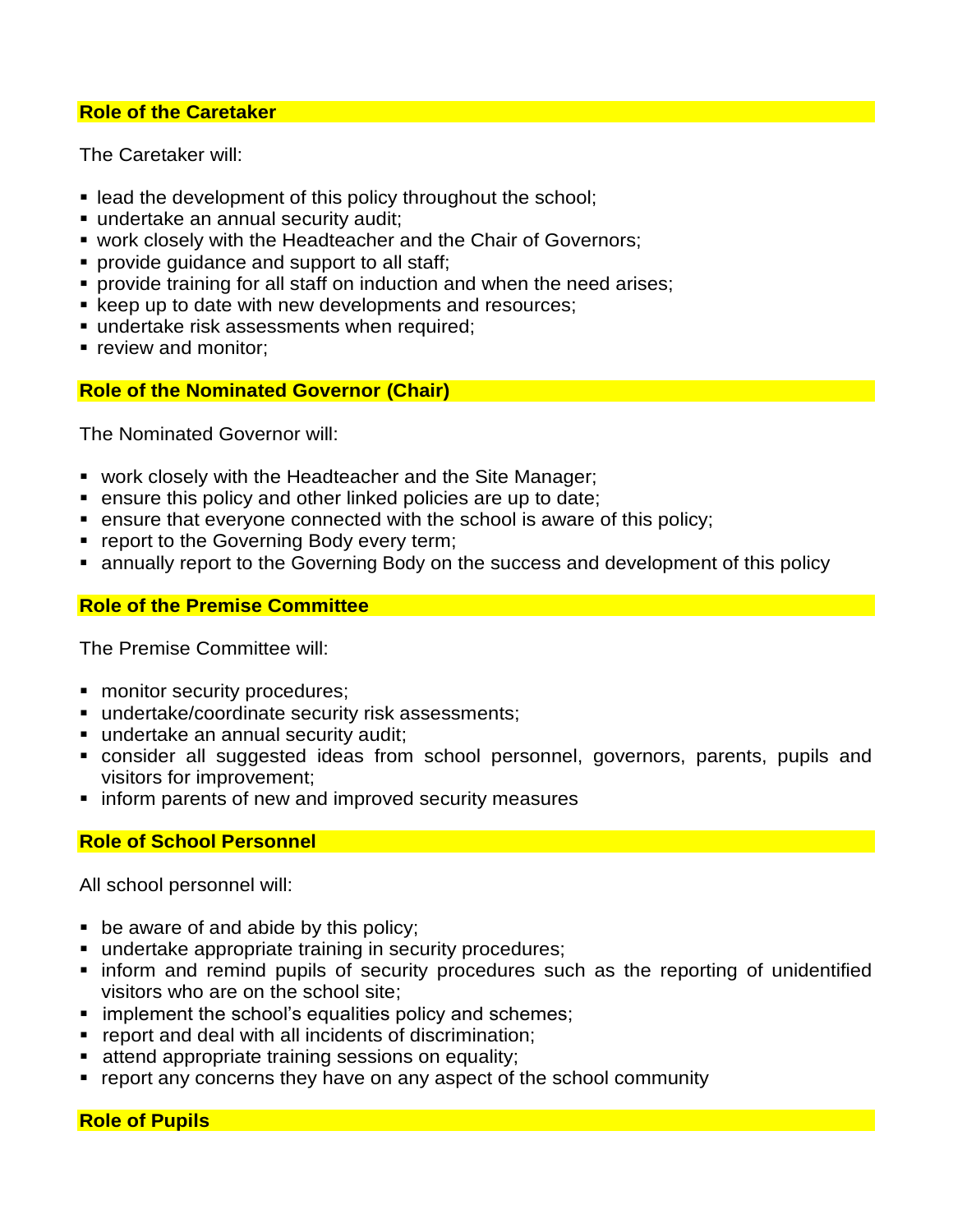Pupils will:

- be aware of and comply with this policy;
- abide by all security measures that are in place;
- **EXECT** listen carefully to all instructions given by the teacher;
- ask for further help if they do not understand;
- treat others, their work and equipment with respect:
- support the school Code of Conduct and guidance necessary to ensure the smooth running of the school;
- liaise with the school council:
- take part in questionnaires and surveys

## **Role of the School Council**

The School Council will be involved in:

■ organise surveys to gauge the thoughts of all pupils;

# **Risk Assessments**

The security risk assessment covers the following and is reviewed annually:

- pupil and school personnel inside and outside the school building
- **•** playground safety
- entrances and exits
- evacuation procedures
- alarm systems
- fire safety
- flooding
- **E** dealing with intruders
- violence
- abduction of a pupil
- traffic management
- suspected bomb threat
- theft
- **T** IT and Internet security

## **Security Procedures**

All security procedures are reviewed annually by the Premise Committee.

Each day school personnel must be aware of the following:

- entrances and exits are secure
- windows are secure
- challenging unauthorized people on the school site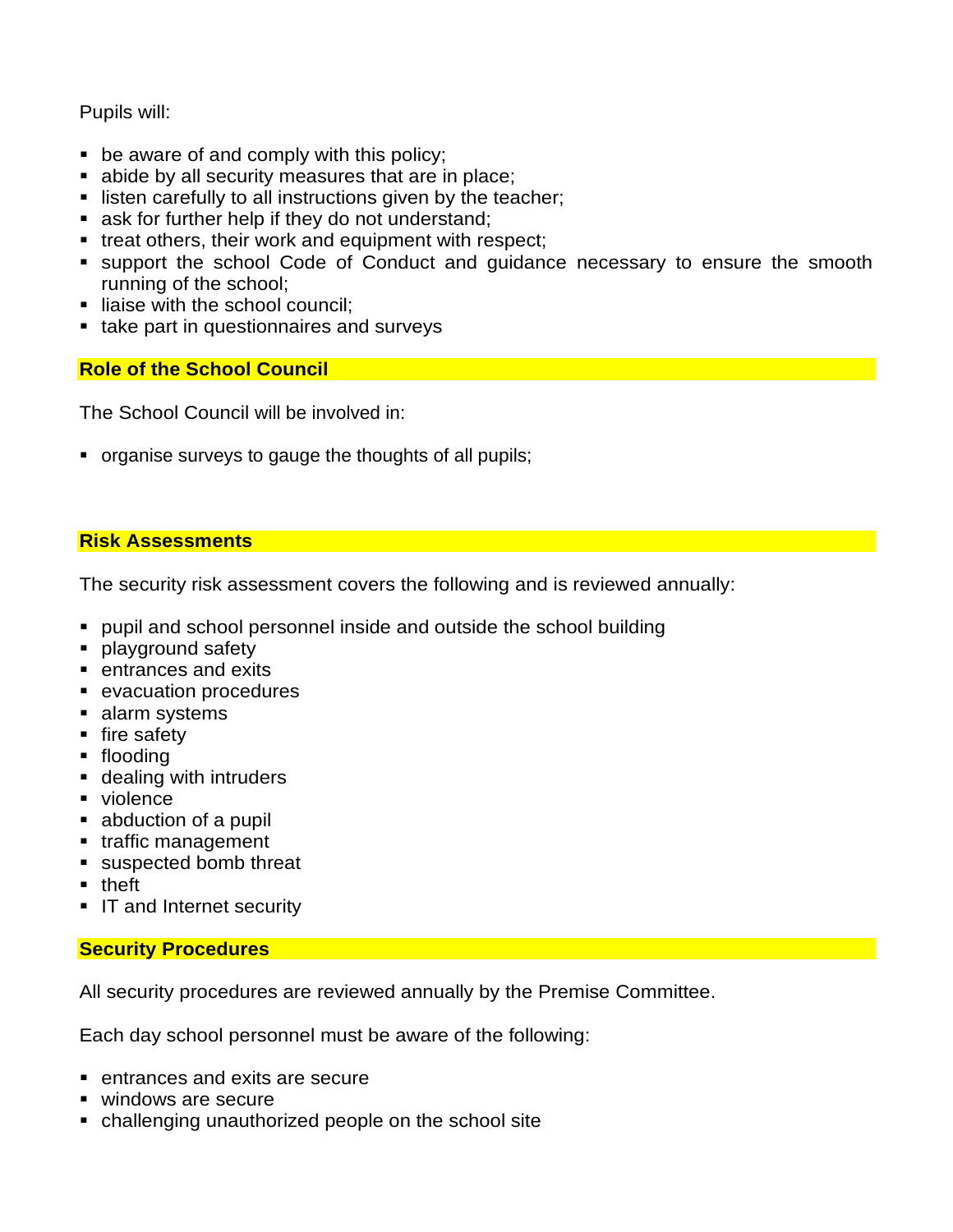- combustible material must be collected
- alarms are switched on
- outside lighting is switched on
- security of valuables and personal possessions
- visitors and contractors
- wearing identification badges
- **IT security and confidential information**
- dealing with suspicious parcels or objects

#### **Security Measures**

The following security measures are in place:

- Access control system
- Audio entry
- **E** Security lighting
- Burglar alarm
- Fire alarm
- Perimeter fencing
- **Window security**
- **E** Internal telephone system
- **T** security

## **Training**

Training should take place periodically and on induction for school personnel on all of the above.

We ensure all school personnel have equal chances of training, career development and promotion.

Periodic training will be organised for all school personnel so that they are kept up to date with new information and guide lines concerning equal opportunities.

## **Reporting**

School security is an item at every Governing Body meeting with reports being received and considered from the Premise Committee.

All breaches of school security will be reported, recorded, investigated with an improvement being made to the school security procedure that was breached.

#### **Role of Parents/Carers**

Parents/carers will:

- $\bullet$  be aware of and comply with this policy;
- be asked to take part periodic surveys conducted by the school;